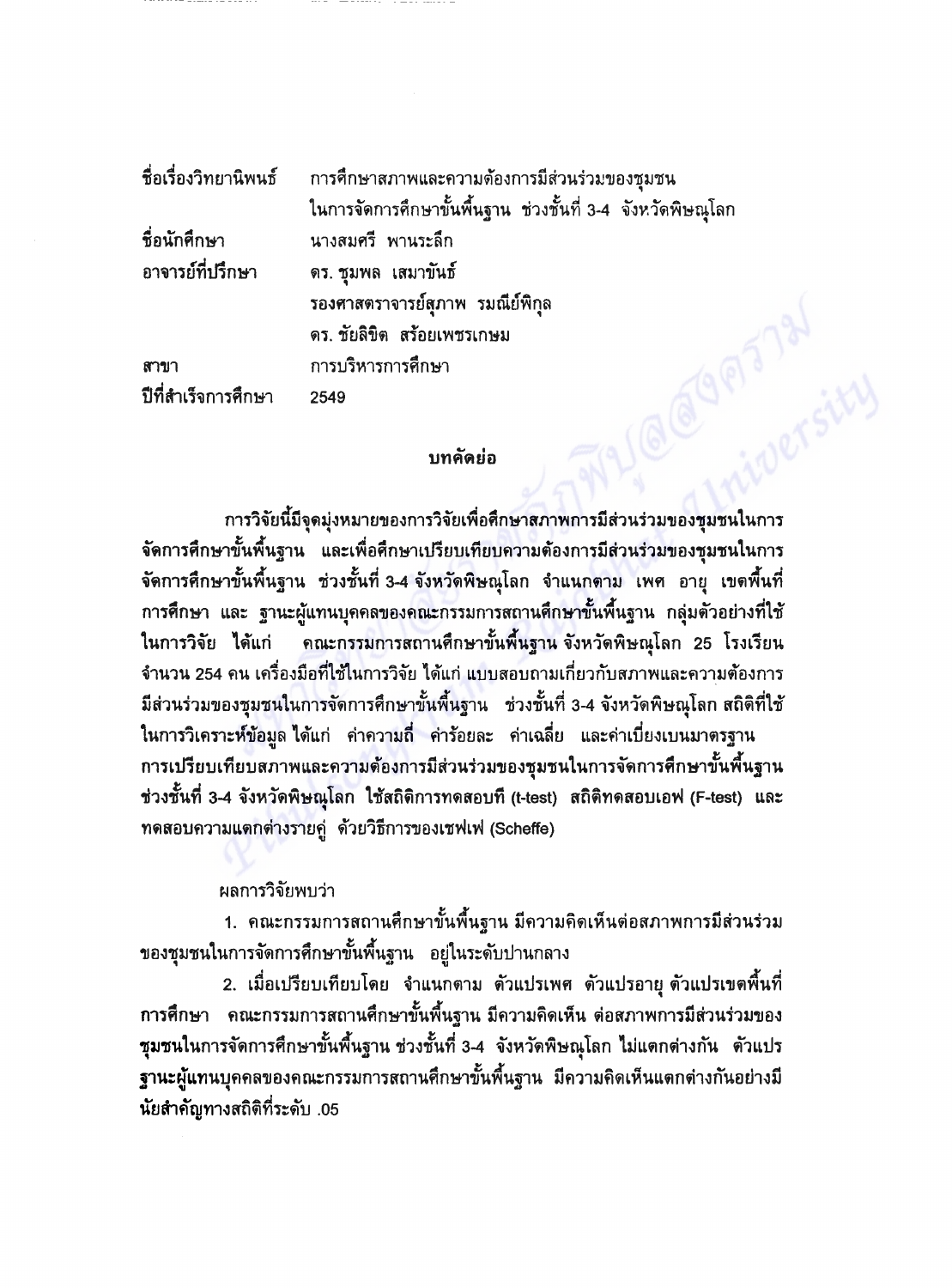3. คณะกรรมการสถานศึกษาขั้นพื้นฐาน มีความคิดเห็นต่อความต้องการมีส่วนร่วม ของชุมชนในการจัดการศึกษาขั้นพื้นฐาน อยู่ในระดับมาก

4. เมื่อเปรียบเทียบโดยจำแนกตาม ตัวแปรเพศ ตัวแปรอายุ คณะกรรมการ ิสถานศึกษาขั้นพื้นฐาน มีความคิดเห็นต่อความต้องการมีส่วนร่วมของชุมชนในการจัดการศึกษา Ribulsongkram Rajabhat Universit ขั้นพื้นฐาน ช่วงชั้นที่ 3-4 จังหวัดพิษณุโลก ไม่แตกต่างกัน ตัวแปรเขตพื้นที่การศึกษา ตัวแปร ฐานะผู้แทนบุคคลของคณะกรรมการสถานศึกษาขั้นพื้นฐาน มีความคิดเห็นแตกต่างกันอย่างมี นัยสำคัญทางสถิติที่ระดับ .05

จ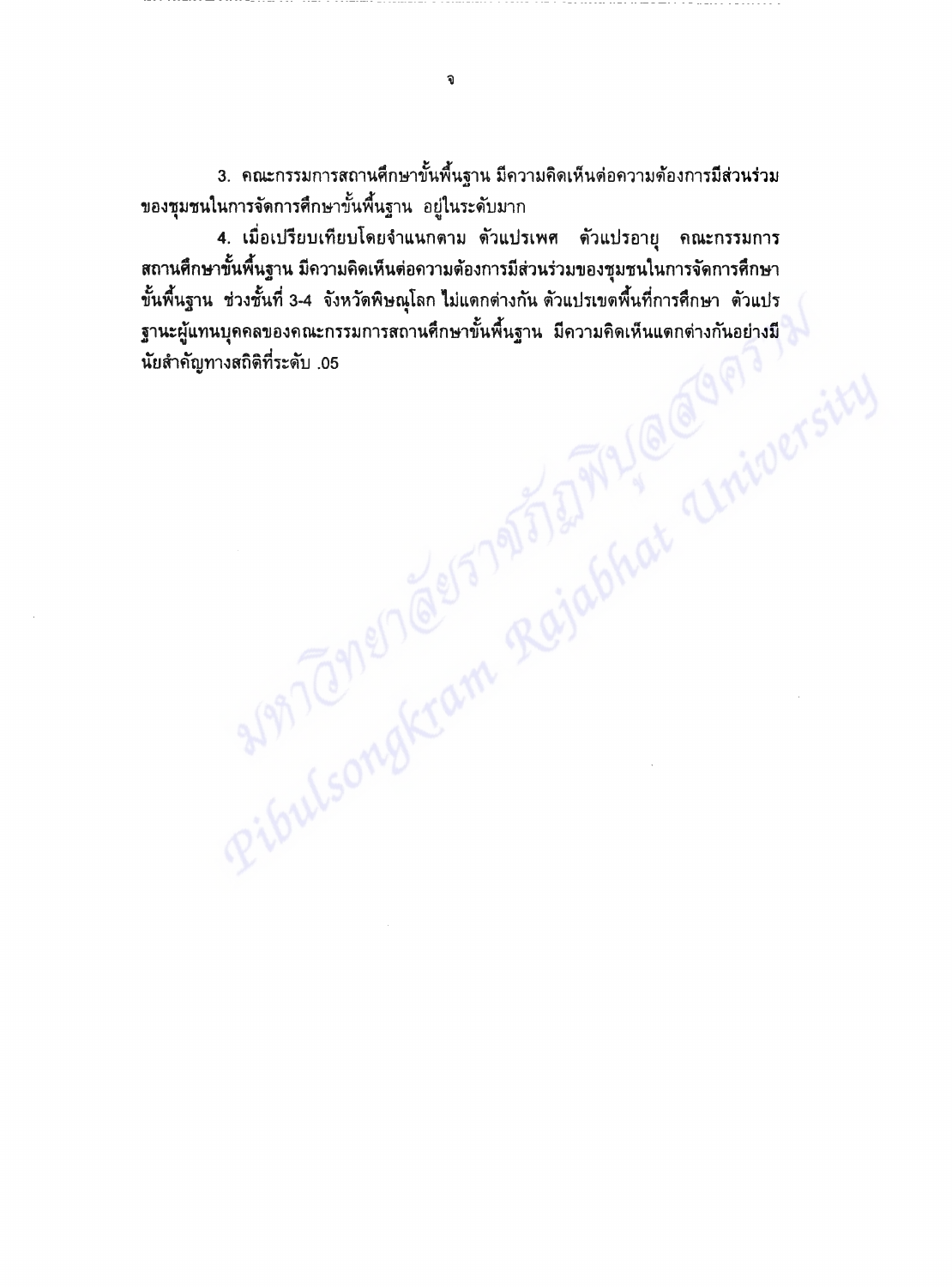**Title** A STUDY OF STATES AND REQUIREMENTS OF COMMUNITY FOR EDUCATION MANAGEMENT PARTICIPATION FOR 3<sup>rd</sup> - 4<sup>th</sup> BASIC EDUCATIONAL LEVELS IN PHITSANULOK PROVINCE **Author** Mrs. Somsri Panraluk **Adviser** Dr. Chumpol Semakhan GP13131 Associate Professor Suphap Rommaneephikoon Dr. Chailikit Sroiphetkasem Educational Administration Program Year 2006

## **ABSTRACT**

The purposes of this research were to study states of educational management participation of communities and to compare the needs of communities in educational management for  $3^{\text{rd}}$ - 4<sup>th</sup> basic educational levels in Phitsanulok Province. The study classified into sex, ages, educational service areas and job positions. The research samplers were 254 committee numbers from 25 schools in Phitsanulok Province. The instruments were questionnaires for general states and needs of communities in educational management participation of these levels. The data was analyzed by percents,  $\overline{X}$ , S.D., t-test, F- test, and compared by Scheffe method.

The study found that:

1. The institutional committee expressed their opinions in educational management participation in the medium level.

2. Comparing by dividing into sex, ages, service areas, the committee's opinions in educational management participation were not different. But when divided into the job positions, they were statistic significant differences in .05 level.

3. The committee expressed the needs in educational management participation in high level.

4. Comparing from sex, ages, needs in educational management participation were not different. But comparing from service areas, job positions, they were statistic significant differences in .05 level.